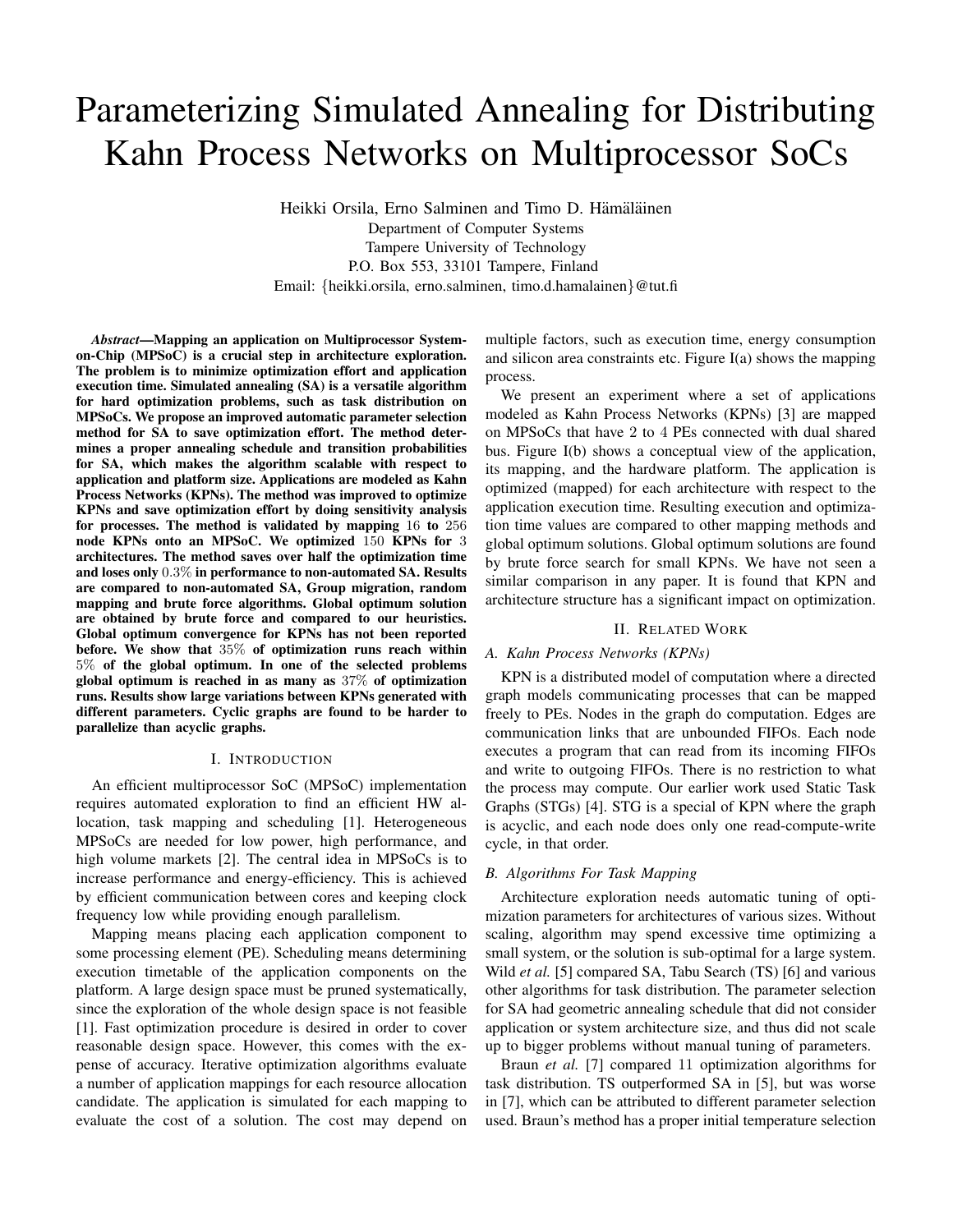

(a) Optimization process. Boxes indicate data. Ellipses indicate operations.



(b) An example MPSoC that is optimized. The system consists of the application and the HW platform. T denotes a task, and PE denotes a processing element.

Fig. 1. Diagram of the optimization process and the system that is optimized

for SA to normalize transition probabilities, but their annealing schedule does not scale up with application or system size, making both [5] and [7] unsuitable for architecture exploration.

Our earlier papers have surveyed SA for task distribution [8], devised a method for automatically determining SA parameters [9] for distributing STGs, optimized memory consumption in distributing STGs [10], compared SA to other algorithms with respect to its convergence proprties [11], and optimized task graphs for heterogeneous architectures [12].

This paper extends and improves the method presented in [9]. The transition from STGs to KPNs requires changes to the parameter selection method that determines an efficient annealing schedule. Also, the method is improved by doing sensitivity analysis for processes. Processes with lowest execution times are ignored in the temperature range calculation to save optimization effort. Number of mapping iterations becomes smaller (optimization time is saved) but quality of results is not significantly reduced. Finally, this paper presents comparison to brute force global optimums that does not exist in earlier work. The presented method can be applied with SIMULATED\_ANNEALING( $S_0, T_0$ )<br>1  $S \leftarrow S_0$ 

- 1 *S* ← *S*<sub>0</sub><br>2 *C* ← C
- 2  $C \leftarrow \text{COST}(S_0)$ <br>3  $S_{best} \leftarrow S$
- 3  $S_{best} \leftarrow S$ <br>4  $C_{best} \leftarrow C$
- $\begin{array}{cc} 4 & C_{best} \leftarrow C \\ 5 & R \leftarrow 0 \end{array}$
- $5$   $R \leftarrow 0$ <br>6 **for**  $i \leftarrow$
- 6 **for**  $i \leftarrow 0$  **to** ∞<br>7 **do**  $T \leftarrow$  **TEMPI**
- 7 **do**  $T \leftarrow \textbf{Temperature}(T_0, i)$ <br>8  $S_{new} \leftarrow \textbf{Move}(S, T)$
- 8  $S_{new} \leftarrow \text{Move}(S, T)$ <br>9  $C_{new} \leftarrow \text{COST}(S_{new})$ 9  $C_{new} \leftarrow \text{COST}(S_{new})$ <br>10  $\Delta C \leftarrow C_{new} - C$
- 10  $\Delta C \leftarrow C_{new} C$ <br>11 **if**  $\Delta C < 0$  or RA
- 11 **if**  $\Delta C < 0$  or RANDOM()  $<$  **ACCEPT**( $\Delta C, T$ )<br>12 **then if**  $C_{near} < C_{heat}$

```
12 then if C_{new} < C_{best}<br>13 then S_{best} \leftarrow13 then S_{best} \leftarrow S_{new}<br>14 C_{best} \leftarrow C_{new}14 C_{best} \leftarrow C_{new}<br>15 S \leftarrow S_{new}15 S \leftarrow S_{new}<br>16 C \leftarrow C_{new}16 C \leftarrow C_{new}<br>17 R \leftarrow 017 R \leftarrow 0<br>18 else if T <18 else if T \le T_f<br>than P
19 then R \leftarrow R + 1<br>20 if R > R_{mc}20 if R \ge R_{max}<br>21 ihen break
                                       21 then break
```
### <sup>22</sup> **return** *<sup>S</sup>best*

Fig. 2. Pseudo-code of the Simulated annealing algorithm. Bolded functions are modified for the presented parameter selection method.

general process networks, not just KPNs in this experiment.

## *C. Simulated Annealing*

SA is a probabilistic non-greedy algorithm [13] that explores search space of a problem by moving from a high to a low temperature state. At each temperature level, SA moves one or several tasks to different PEs and evaluates the cost of new mapping solutions for each move. The algorithm always accepts a move into a better state, but also into a worse state with a changing probability. This probability decreases along with the temperature, and thus the algorithm becomes greedier. The algorithm terminates when the final temperature is reached and sufficient number of consecutive moves have been rejected.

Fig. 2 shows the pseudo-code of the SA algorithm used with the new method for parameter selection. Implementation specific issues compared to the original algorithm are explained in Section III. The *Cost* function evaluates execution time of a specific mapping by calling the scheduler.  $S_0$  is the initial mapping of the system,  $T_0$  is the initial temperature, and *S* and *T* are current mapping and temperature, respectively. **Temperature** function computes a new temperature as a function of initial temperature  $T_0$  and iteration *i*. *R* is the number of consecutive rejects. *Move* function moves a random task to a random PE, different than the original PE. *Random* function returns an uniform random value from the interval [0*,* 1). **Accept** function computes a probability for accepting a move that increases the cost. *<sup>R</sup>max* is the maximum number of consecutive rejections allowed after the final temperature has been reached.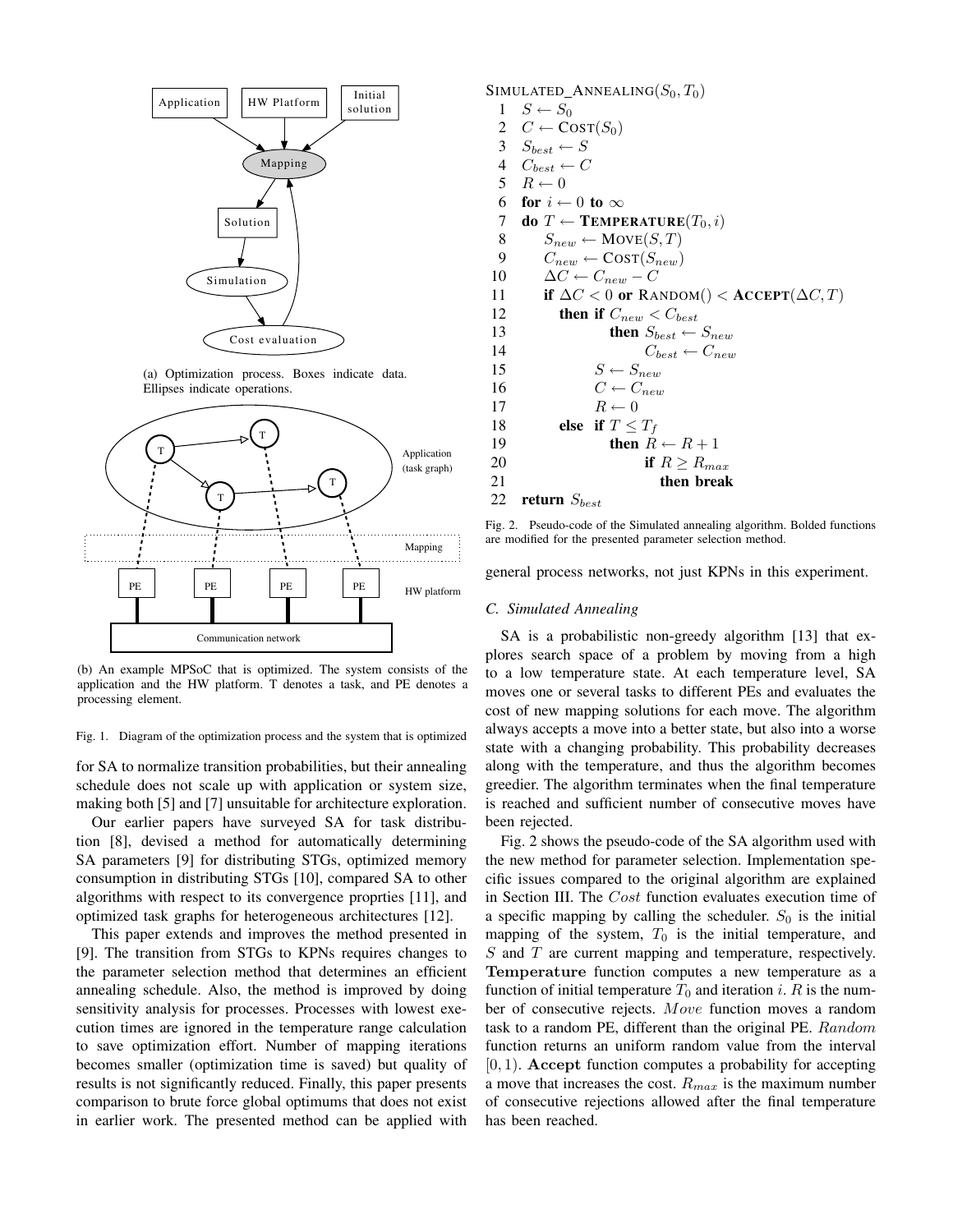#### III. THE PARAMETER SELECTION METHOD FOR KPNS

The parameter selection method defines *T emperature* and *Accept* functions for the pseudo-code presented in Figure 2. This creates an efficient annealing schedule with effective transition probabilities. We call this method *Simulated annealing with automatic temperature (SA+AT)*.

## *A. Temperature Function*

*T emperature* function is chosen so that annealing schedule length is proportional to application and system architecture size. Moreover the initial temperature  $T_0$  and final temperature  $T_f$  must be in the relevant range to affect acceptance probabilities efficiently. The method uses

$$
Temperature(T_0, i) = T_0 * q^{\lfloor \frac{i}{L} \rfloor}, \tag{1}
$$

where *L* is the number of mapping iterations per temperature level, *q* is geometric temperature scaling factor, and *i* is the current iteration count.  $\left\lfloor \frac{i}{L} \right\rfloor$  means round down. Temperature  $T$  is multiplied by a every L iterations. We use  $a = 0.95$ *T* is multiplied by *q* every *L* iterations. We use  $q = 0.95$ . It has been found suitable in our earlier papers [9][11][8]. Determining proper *L* value is important to assign more iterations for larger applications and systems. This method uses

$$
L = N(M - 1),\tag{2}
$$

where *N* is the number of tasks and *M* is the number of PEs in the system. Also, termination condition  $R_{max} = L$ .

When  $T_0$  and  $T_f$  are known, the total number of iterations *itotal* is approximately

$$
i_{total} \sim \frac{\log \frac{T_f}{T_0}}{\log q} L \tag{3}
$$

 $\frac{d_{total}}{\log q}$   $\sim \frac{1}{\log q}$  (3) most time consuming operation in optimization because it is done by simulation. Therefore, it is important to minimize the number of temperature levels by annealing only at efficient temperature range. Also, too low a value for *L* will result in poor optimization result, and hence a delicate trade-off is needed.

## *B. Accept Function*

Moving tasks to different PEs affects the cost *C* (execution time in this case) of the system. The absolute cost value is case-dependent. Therefore the cost change  $\Delta C$  is normalized in the acceptance function by a factor  $C_0 = Cost(S_0)$ , which is the initial cost of the non-optimized system. Relative cost  $\Delta C_r = \frac{\Delta C}{C_0}$  adapts to problems that have different process execution times and makes the algorithm more general purpose. The accept function is defined as

$$
Accept(\Delta C, T) = \frac{1}{1 + exp(\frac{\Delta C}{0.5C_0T})}.
$$

This puts relevant transition probabilities into temperatures range (0*,* 1] so that temperatures are more comparable between different problems. As the temperature decreases the accepted cost changes less chaotically and the algorithm becomes greedier.

## *C. Determining Temperature Upper And Lower Bounds*

The initial temperature is chosen by

$$
T_0 = \frac{k t_{max}}{t_{minsum}},\tag{4}
$$

where  $t_{max}$  is the maximum execution time for any task on  $\sum_{n=1}^{\infty} t_n$  the sum of execution times for all tasks on any PE, *<sup>t</sup>minsum* the sum of execution times for all tasks on the *fastest* PE in the system, and  $k \geq 1$  is a constant that gives a temperature safety margin. Section V-A will show that  $k = 2$  is sufficient in our experiment. A proper range for k is in [1*,* 3]. Mathematical properties of *<sup>k</sup>* is discussed in more detail in [8]. The rationale is choosing an initial temperature where the biggest single task will have a fair transition probability of being moved from one PE to another. Section V-A will show that efficient annealing happens in the temperature range predicted by the method. The chosen final temperature is

$$
T_f = \frac{t_{min}}{kt_{maxsum}},\tag{5}
$$

where  $t_{min}$  is the minimum execution time for any task on any  $\overline{DE}$  and  $\overline{t}$  the sum of system times for all tasks on PE and *<sup>t</sup>maxsum* the sum of execution times for all tasks on the *slowest* PE in the system. Derivation of Equations (4)(5) is explained in [8] (Orsila case).  $T_0$  and  $T_f$  are inside range  $(0, 1].$ 

Execution times  $t_{min}$  and  $t_{max}$  should be determined by profiling or analyzing the KPN. To determine *<sup>t</sup>min*, execute the KPN on the *fastest* PE available. Record execution time  $t_i > 0$  for each process, i.e. exclude processes that are not<br>executed and compute  $t_{i+1} = \sum t_i$ . Sort execution times executed, and compute  $t_{minsum} = \sum t_i$ . Sort execution times  $t_i$ , in increasing order, drop the lowest *r* percent of values, then  $t_i$  in increasing order, drop the lowest  $r$  percent of values, then  $\text{cost}$   $t$  and the lowest remaining value. Depending the lowest set *<sup>t</sup>min* equal the lowest remaining value. Dropping the lowest *r* percent of execution times excludes a set of processes whose execution time is at most proportion  $\frac{r}{100}$  of total execution<br>time. This sensitivity analysis is done to save optimization time. This sensitivity analysis is done to save optimization iterations. It is an improvement over the method presented in [9]. We use  $r = 5$ . Setting  $r = 0$  is a safe choice, but it often yields longer annealing schedules and does not improve the solution.

Consider a KPN where one process executes for only a microsecond, and others a millisecond. Ignoring the microsecond process scales  $T_f$  up by 1000 saving many temperature levels and optimization effort (3). However, not ignoring it would add  $\frac{\log \frac{1}{1000}}{\log q} = 135$  temperature levels of optimization<br>effort, or evaluating 135*L* mannings. Effort of evaluating a effort, or evaluating 135*<sup>L</sup>* mappings. Effort of evaluating a single mapping depends on the simulation model. Evaluating a single mapping takes only a fraction of a second in this paper's experiment, but others may use instruction set simulators that take minutes to evaluate a single mapping. Optimizing the placement of the microsecond process is not significant for execution time, but it could double the optimization effort.

Execution time *<sup>t</sup>max* is computed in a similar way. Execute the KPN on the *slowest* PE available and record execution time  $t_i > 0$  for each process, and compute  $t_{maxsum} = \sum t_i$ .<br>Set  $t_i = \max t_i$ . Set  $t_{max} = \max t_i$ .

If execution times are non-deterministic, run the profiling several times, and choose the lowest  $T_f$  and highest  $T_0$ . Alternatively, it is possible to increase the value of *k*.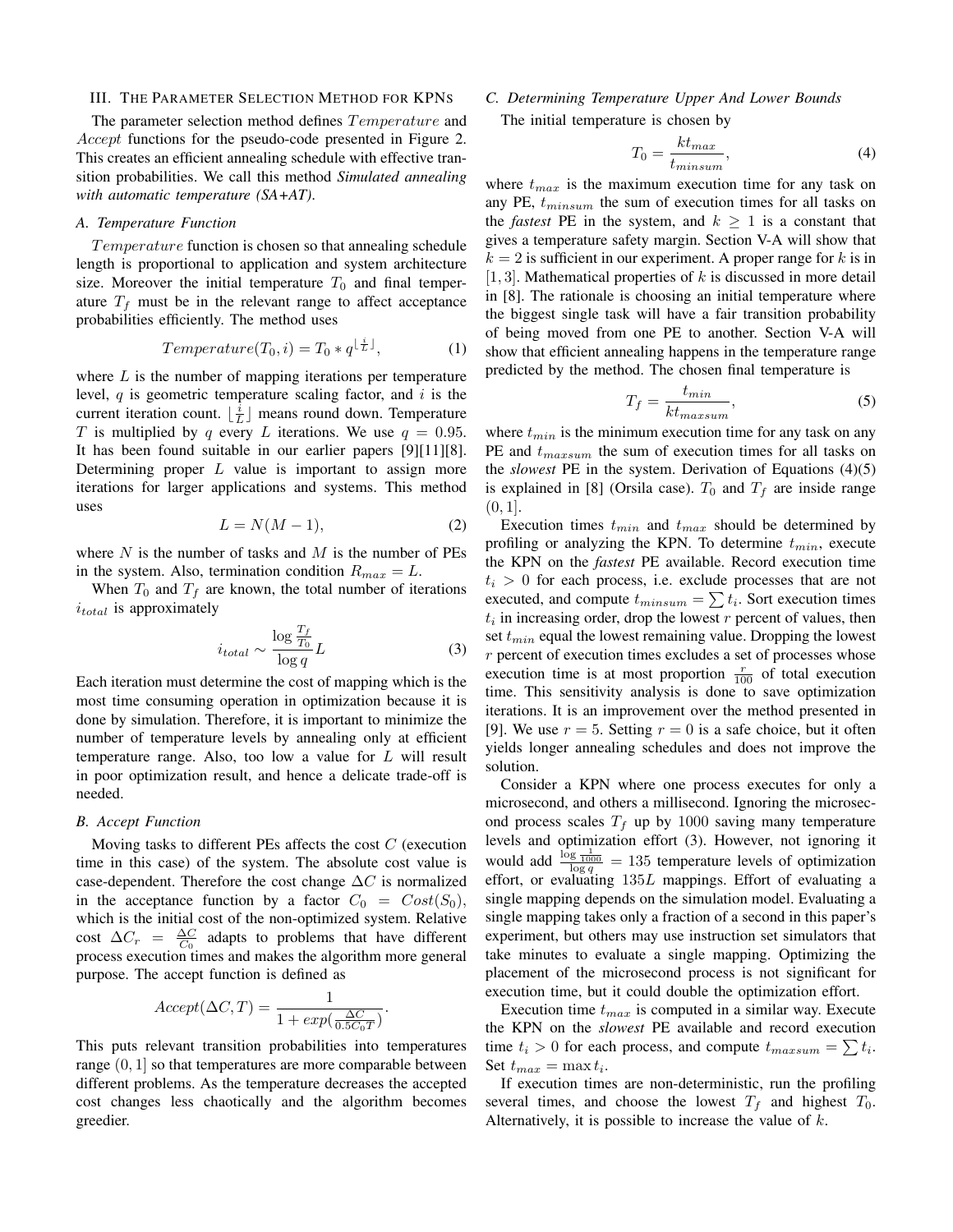Choosing initial and final temperature properly saves optimization iterations. On a high temperature, the optimization is practically *Monte Carlo* optimization because it accepts moves to worse positions with a high probability. And thus, it will converge very slowly to optimum because the search space size is in  $O(M^N)$ . Also, too low a probability reduces the annealing to greedy optimization. Greedy optimization becomes useless after a short time because it cannot escape local minimums.

## IV. EXPERIMENT SETUP

## *A. Algorithms*

Five optimization algorithms were used to optimize mappings on several architectures. The goal is to minimize KPN's execution time with least mapping iterations.

- 1) SA+AT presented in Section III
- 2) SA+ST is the same as SA+AT but uses static temperature bounds:  $T_0 = 1.0000$  and  $T_f = 0.0001$ . That is, automatic temperature range selection is not used.
- 3) Brute force search is only used for 16 node KPNs due to  $O(N^M)$  mapping space size. This gives global optimum results that are compared to SA+AT.
- 4) *Group migration* [14] is a greedy deterministic clustering algorithm
- 5) *Random mapping* chooses a random PE for all processes at each iteration. As new solutions do not depend on previous iterations, random mapping is completely unsystematic. It is the simplest non-greedy stochastic heuristics that only reveals inherent parallelism in the problem. Any algorithm should be better than random mapping to justify its existence. Ironically, we got hit by this in convergence experiment in Section V-B.

## *B. Simulated HW Architecture*

Several experiments were run by simulating 3 MPSoC architectures. They differ only in the number of PEs. Parameters of simulated architectures are listed in Table I. The architecture is a message passing system where each PE has some local memory, but no shared memory. Each PE and interconnection resource is available for a single action at a time. PEs are interconnected with two shared buses that are independently and dynamically arbitrated. Shared bus contention, latency and throughput set limits on performance. The system uses an event based time-behavior level simulator that rolls a timewheel. The timewheel uses continuous time with 64 bit floating point accuracy. Execution times for instructions in processes come from the KPN model. A process is blocked until it gets the input that it requests. Each PE has processes that are scheduled in the order that they become ready for execution (FIFO). Shared bus messages are queued in FIFO order. Figure I(b) presents a conceptual view of the architecture.

#### *C. Generated Kahn Process Networks*

KPNs were generated with kpn-generator [15] snapshot 2009-01-28. Table II lists parameters for kpn-generator. Acyclic and cyclic directed graphs (KPNs) were generated.

TABLE I SYSTEM ARCHITECTURE PARAMETERS

| Parameter       | Value                                                                                                                |
|-----------------|----------------------------------------------------------------------------------------------------------------------|
| Number of PEs   | $2 - 4$                                                                                                              |
| PE frequency    | 300 MHz                                                                                                              |
| Number of buses | 2                                                                                                                    |
| Bus frequency   | 200 MHz                                                                                                              |
| Bus type        | Shared bus, 32 bits wide, 8 cycle arbitration,<br>arbitration policy: FIFO, either bus that can be<br>acquired first |

TABLE II KAHN PROCESS NETWORKS. *N* IS THE NUMBER OF NODES. (\*) INDICATES A SUM VALUE FOR THE WHOLE KPN. *x* IS THE TARGET

|  |  |  |  |  |  |  |  |  | DISTRIBUTION VALUE FOR KPN-GENERATOR. |  |  |  |  |  |
|--|--|--|--|--|--|--|--|--|---------------------------------------|--|--|--|--|--|

| Parameter               | Value                                              |
|-------------------------|----------------------------------------------------|
|                         | 16, 32, 64, 128 and 256                            |
| KPN categories          | T1: 50 acyclic graphs with $x = 100\%$ ,           |
|                         | T2: 50 cyclic graphs with $x = 100\%$ ,            |
|                         | T3: 50 cyclic graphs with $x = 10\%$               |
| For each category       | $10 \times 16$ node graphs, $10 \times 32$ ,       |
|                         | $10 \times 256$ , totaling 50 graphs for each      |
|                         | KPN category                                       |
| Computation cycles (T)  | $2^{13}N$ $(*)$                                    |
| Computation events (C)  | $8N$ $(*)$                                         |
| Communication bytes (S) | $2^{14}N$ (*)                                      |
| b model value           | 0.7 for computation time                           |
|                         | and communication size randomization               |
| kpn-generator           | -n $N$ -c $C$ -t $T$ -s $S$ -target-distribution=x |
| parameters              |                                                    |

Acyclic graphs are such that there is no directed path from a node back to itself. If this criterion is not met, the graph is cyclic. Cyclic graphs have feedback, and therefore, they are closer to real applications than acyclic graphs.

Target distribution defines the maximum number of write target nodes for each node. Target distribution 10% means a node can only have directed edges to  $1 + round(0.1N)$  processes. Lower value means more regular structure. Targets are uniformly randomized. 100% target distribution is very uncommon in real applications. A low target distribution value is more realistic.

Each KPN process is a program that consists of 3 kinds of instructions: reads, computation events that consume CPU cycles, and writes. Arbitrary flow control is allowed inside programs. Therefore, KPN is a general model of computation. The total sum of computation cycles and communication sizes (writes) was generated by a *b* model that is a random number sequence generator that produces *self-similar fractallike* patterns [16]. Default value  $b = 0.7$  was used.

Varied KPN parameters are number of nodes *N*, target distribution, cyclicity of graphs, total execution time, total communication size and the number of computation events. There are 3 KPN categories: T1, T2 and T3. Each category has 50 KPNs, totaling 150 KPNs.

#### *D. Setup A and B*

Experiments were done with two setups: A and B. Setup A uses category T1 and T2 KPNs from Table II and architecture from Table I. Setup B uses category T1 and T3 KPNs from Table II and the architecture from Table I with the modification that each byte that is sent across the bus also costs one cycle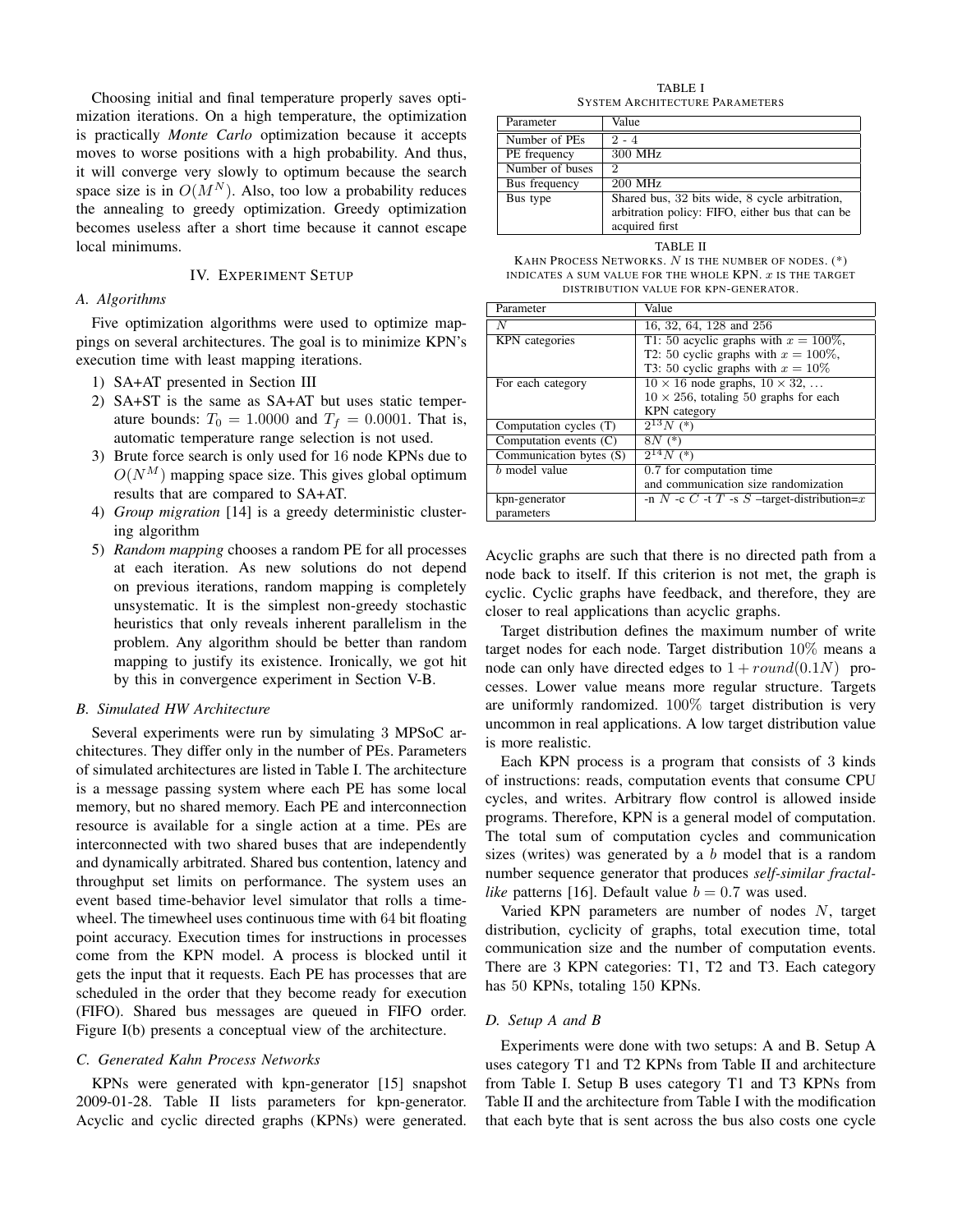TABLE III AUTOMATIC TEMPERATURE: SA+AT VS SA+ST SPEEDUP VALUES WITH SETUP A

|      | 2 PEs   | 2 PEs   | 3 PEs   | 3 PEs   | 4 PEs   | 4 PEs   |
|------|---------|---------|---------|---------|---------|---------|
|      | $SA+AT$ | $SA+ST$ | $SA+AT$ | $SA+ST$ | $SA+AT$ | $SA+ST$ |
| Min  | 1.662   | 1.673   | 2.004   | 2.008   | 2.065   | 2.076   |
| Mean | 1.923   | 1.928   | 2.458   | 2.465   | 2.585   | 2.588   |
| Std  | 0.073   | 0.071   | 0.152   | 0.150   | 0.101   | 0.098   |
| Med  | 1.948   | 1.951   | 2.486   | 2.493   | 2.628   | 2.629   |
| Max  | 2.022   | 2.046   | 2.665   | 2.678   | 2.777   | 2.770   |

for the CPU. The motivation for difference between setup A and B is explained in Section V-B. In both setups SA+AT and SA+ST algorithms were run 10 times independently for each KPN and architecture combination. Initially all nodes are mapped to a single PE.

## *E. Software*

The optimization software and simulator was written in C language and executed on a GNU/Linux cluster of 9 machines, each machine having a 2*.*8 GHz x86 processor and 1 GiB of memory. Jobs were distributed to a cluster with *jobqueue* [17]. A total of  $5.23 \cdot 10^8$  mappings was evaluated in 66.9 computation days leading to average of  $90 \frac{mapping}{s}$ .

#### V. EXPERIMENTS AND RESULTS

Three experiments were performed.

## *A. Automatic Temperature Experiment*

This experiment compares speedups obtained with SA+AT and SA+ST for 2, 3 and 4 PEs with setup A and B. The purpose is to study the trade-off between optimization time and optimality of the results.

SA+AT uses dynamic temperature range that is analyzed from the KPN. SA+ST uses a static (non-automatic) temperature range [0.0001, 1]. With  $q = 0.95$  this yields 180 temperature levels for SA+ST, whereas SA+AT uses approximately half the number of levels. For 2 PEs the  $L = N(M-1)$  range is [16*,* 256], 3 PEs [32*,* 512] and 4 PEs [48*,* 768], regardless of the temperature selection method,

Table III shows average speedup values for each case. In the 2 case, SA+AT has 1*.*923 mean speedup, and SA+ST has 1*.*928. SA+ST yields only 0*.*3% larger speedup which is negligible. The 3 PE case also has a 0*.*3% difference. The 4 PE case has only 0*.*1%. TableIV shows the number of mappings for each case. For 2 PE case SA+AT uses only 36% of SA+ST iterations. For 3 PE and 4 PE cases the same values are 37% and 49%, respectively. Results for setup B are similar.

Therefore, results indicate that automatic temperature method does not underestimate temperature bounds. A negligible speedup loss of 0*.*3% is observed but at least half the iterations are saved.

Table V shows values that were generated by the parameterization method. Max iterations was obtained from experiment results.

Figure 3 shows the effect of *L* to speedup and number of iterations for 4 PEs 256 node cyclic T3 KPNs from setup B. The parameterization method selects  $L = 768$  which yields

TABLE IV AUTOMATIC TEMPERATURE: SA+AT VS SA+ST NUMBER OF MAPPINGS WITH SETUP A

|      |         | 2 PEs   | 3 PEs   |         | 4 PEs   |         |  |
|------|---------|---------|---------|---------|---------|---------|--|
|      | $SA+AT$ | $SA+ST$ | $SA+AT$ | $SA+ST$ | $SA+AT$ | $SA+ST$ |  |
| Min  | 470     | 2 900   | 960     | 5 800   | 1 590   | 8 690   |  |
| Mean | 6 500   | 17 960  | 13 340  | 35 910  | 26 150  | 53 900  |  |
| Std  | 6 540   | 15 810  | 13 180  | 31 610  | 27 110  | 47 470  |  |
| Med  | 3 5 3 0 | 11 590  | 7 3 9 0 | 23 170  | 13 800  | 34 760  |  |
| Max  | 25 150  | 46 340  | 51 550  | 92 930  | 100 450 | 140 510 |  |

TABLE V AUTOMATIC TEMPERATURE PARAMETERIZATION VALUES FOR SA+AT WITH SETUP B. MEAN TLEVS IS THE MEAN NUMBER OF TEMPERATURE LEVELS. MAX ITERS. IS OBTAINED FROM EXPERIMENT RESULTS.

|            |        | 2 PEs   |        | 3 PEs  |        | 4 PEs  |
|------------|--------|---------|--------|--------|--------|--------|
|            | 16     | 256     | 16     | 256    | 16     | 256    |
|            | 16     | 256     | 32     | 512    | 48     | 768    |
| $T_0$ mean | 0.2443 | 0.0379  | 0.2443 | 0.0379 | 0.2443 | 0.0379 |
| mean       | 0.0223 | 0.0012  | 0.0223 | 0.0012 | 0.0223 | 0.0012 |
| Mean Tlevs | 47     | 67      | 47     | 67     | 47     | 67     |
| Max iters  | 1510   | 29 4 20 | 3 060  | 59 730 | 4 840  | 92 080 |

1*.*73 speedup, *<sup>L</sup>* = 1024, 2048, 4096 yield 1*.*74, 1*.*76 and 1*.*80, respectively. Setting *<sup>L</sup>* = 4096 multiplies number of iterations by 6*.*5 and increases speedup only by 4*.*1%. The default *L* is efficient, but well performing.

## *B. Convergence Experiment*

This experiment compares convergence properties of SA+AT, Group migration and random mapping.

Figure 4 shows SA+AT, Group migration and random mapping speedup convergence plotted as a function of mapping iterations. Speedup is the non-optimized execution time divided by the optimized execution time. Higher is better. The system being optimized has 4 PEs and category T2 KPNs (setup A). The first 1000 iterations are omitted for clarity.

Both SA+AT and random mapping reach average speedup 2*.*56. Group migration reaches only 2*.*39 (a greedy algorithm

0.5 1 1.5 2 2.5 3 3.5 4  $\times$  10 $^{\circ}$ 1 1.1 1.2 1.3  $\overline{1}$ . 1.5 1.6  $\mathbf{1}$ . 1.8 1.9 2 Mapping iterations (linear scale) Speedup  $L = 512$  $L = 768$  $-L = 1024$  $-L = 2048$  $-L = 4096$ 

Fig. 3. SA+AT convergence: Setup B: Speedup and the number of iterations as a function of *L* for 4 PEs 256 node T3 KPNs. The method selects  $L = 768$ . Both total number of iterations and maximum speedup grow with *L*. In the leftmost line  $L = 512$ , rightmost  $L = 4096$ .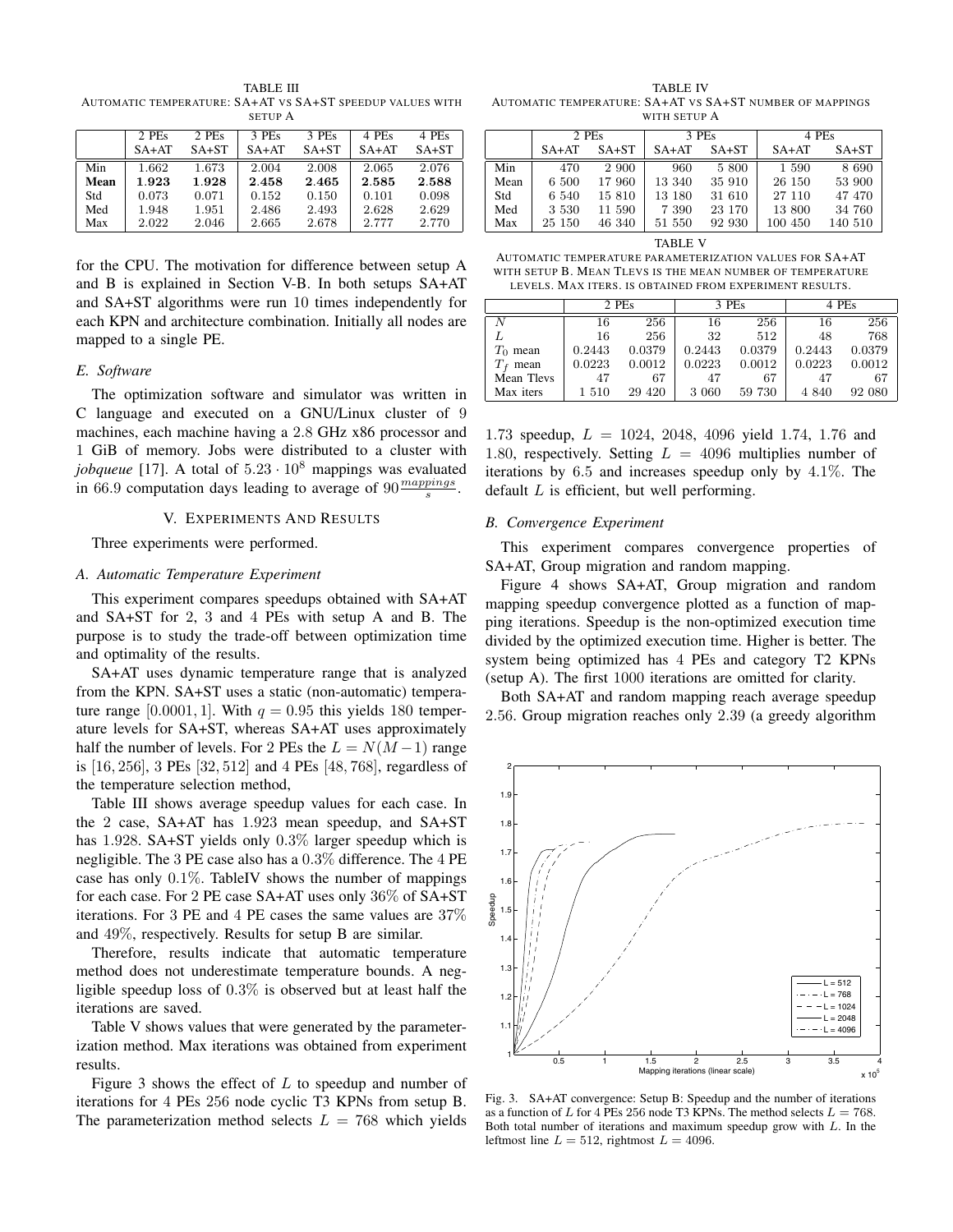

Fig. 4. Convergence: Setup A: Average speedup plotted against mapping optimization iterations. The system being optimized has 4 PEs and category T2 KPNs. Curiously all algorithms reach practically the same speedup. Speedup is computed as the non-optimized execution time divided by the optimized execution time. Higher is better.

cannot overcome local minimums), which is 6*.*6% worse than SA+AT and random. Random mapping being as good as SA+AT seems odd. Random mapping has been inferior to SA+AT in all other tests we have seen, which makes this an interesting case. Random mapping should converge very slowly as all iterations are independent of each other, no systematic techniques (such as local search) or memory is used, unlike in SA+AT. SA+AT reached 2*.*56 at 49 300 iterations. Random mapping converged very rapidly near the maximum. The second iteration already had 2*.*22 speedup. At 1000 iterations it had 2*.*51 which is only 2% less than the best solution.

Next we tried category T3 KPNs with 4 PEs. These KPNs differ from previous case by having target distribution  $10\%$ which forces more organization into the graph. For example, 256 node graphs can have 27 distinct targets, 16 node graphs can have only 3 targets. Also, we added a CPU cost of 1 cycle per byte for writes from one PE to another. Statistically this encourages PE locality to nodes that interact with each other. Both of these changes, independently or together, changed results in favor of SA+AT over random mapping.

Convergence is shown in Figure 5. SA+AT reaches average speedup 1*.*88, Group migration 1*.*76 and random mapping 1*.*68. Now random mapping is the worst. Much lower random mapping speedups indicate that there is little easy parallelism. Random mapping cannot do local search, and now even the greedy Group migration outperforms it. This is due to increased organization in the graph that encourages PE locality between nodes that interact. We believe previous test with setup A had too little systematic optimization opportunities, and therefore random was equally good as SA+AT, but in this case SA+AT wins because of reparameterization. In both cases SA+AT has better speedup than Group migration.

SA+AT and Group migration show similar convergence between Figures 4 and 5, but random mapping does not.



Fig. 5. Convergence: Setup B: Average speedup plotted against mapping optimization iterations for 4 PEs.



Fig. 6. Convergence: Setup B: Average speedup plotted against mapping optimization iterations for 2, 3 and 4 PEs.

Figure 6 shows convergence for SA+AT on 2, 3 and 4 PEs. Speedups are averaged: 4 PEs has 1*.*81, 3 PEs 1*.*58 and 2 PEs 1*.*34. There is not much parallelism available, but convergence looks similar in each case. It should be noted that the number of optimization iterations grows with the number of PEs. It is a consequence of our parameterization method that the number of iterations per temperature level is  $L = N(M - 1)$ .

#### *C. Brute Force Experiment*

This experiment compares SA+AT heuristics to global optimum solutions obtained by brute force search. Brute force experiment parameters are listed in Table VI. The experiment is run for setup A and B with 16 node KPNs. We were unable to run brute force search with available computational capacity for problems larger than 16 nodes or more than 4 PEs. Without loss of generality, one of the 16 nodes was fixed to a PE to decrease optimization iterations. The brute force search space size becomes  $2^{15} \sim 3.2E4$  and  $3^{15} \sim 1.4E7$  mappings for 2 and 3 PE cases, respectively. A heuristic random algorithm does not always have the same results. Hence, SA+AT is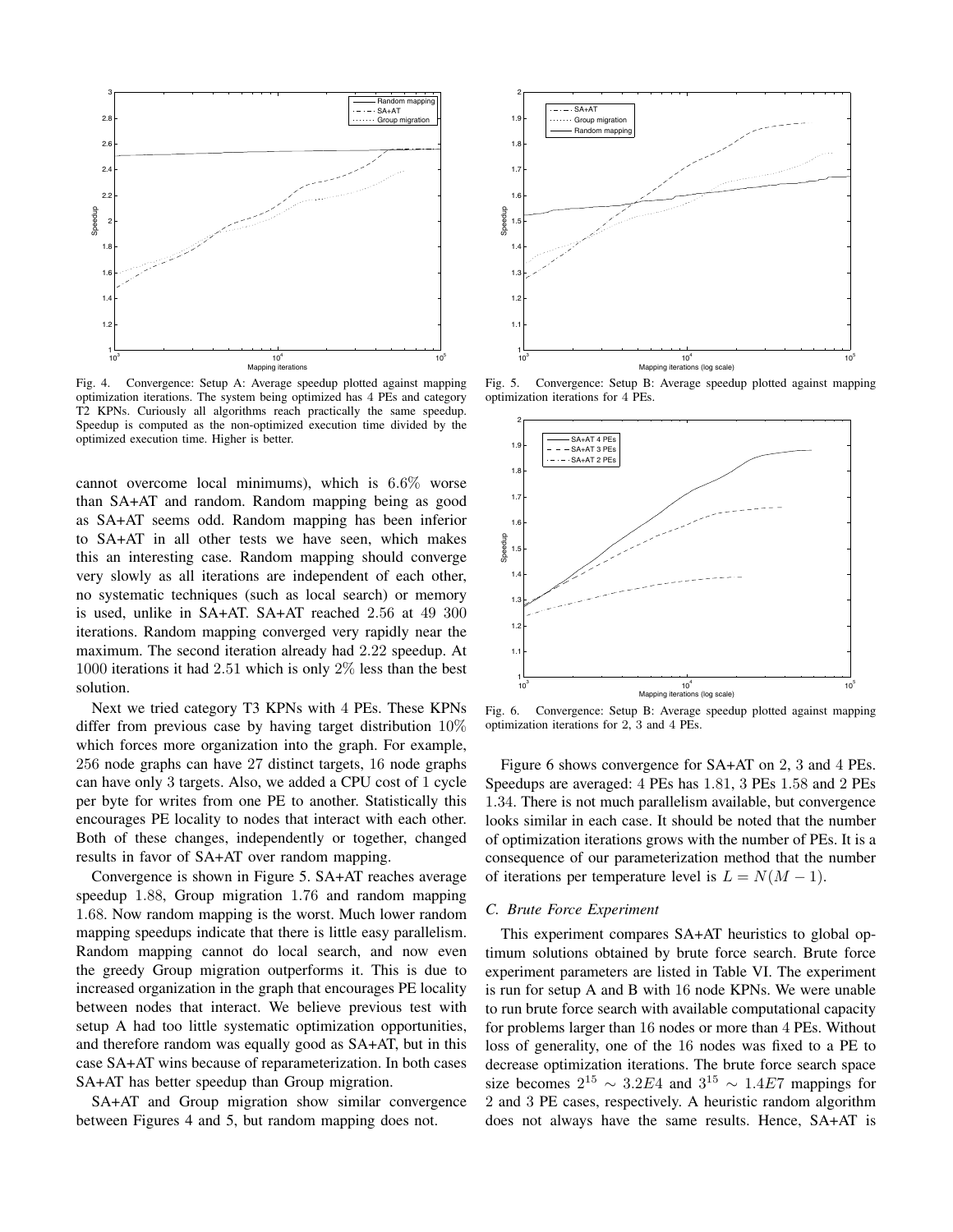BRUTE FORCE EXPERIMENT PARAMETERS Parameter Value Algorithms | SA+AT, brute force KPNs 16 node setup A KPNs from T1 and T2  $(10 + 10)$ , 16 node setup B KPNs from T1 and T3  $(10 + 10)$ , Architectures  $\vert$  2 and 3 PEs from setups A and B  $S_A + AT$  2 setups  $\times 2$  archs  $\times 20$  graphs  $\times 1000$ <br>runs = 80 00 independent optimization runs =  $80\,000\,SA+AT$  runs

TABLE VI

TABLE VII BRUTE FORCE VS. SA+AT WITH SETUP A (100% TARGET DISTRIBUTION): PROPORTION OF SA+AT RUNS THAT CONVERGED WITHIN *p* FROM GLOBAL OPTIMUM

| Exec. time overhead | Proportion of runs within $\lim_{p \to \infty}$ |        |         |             |  |  |
|---------------------|-------------------------------------------------|--------|---------|-------------|--|--|
|                     | 2 PEs                                           |        | 3 PEs   |             |  |  |
| $p=\frac{t}{t_o}-1$ | acyclic                                         | cyclic | acyclic | cyclic      |  |  |
| $+0\%$              | 0.043                                           | 0.033  | 0.004   | 0.002       |  |  |
| $+1\%$              | 0.104                                           | 0.085  | 0.017   | 0.014       |  |  |
| $+2\%$              | 0.287                                           | 0.268  | 0.090   | $\rm 0.051$ |  |  |
| $+3%$               | 0.547                                           | 0.458  | 0.274   | 0.120       |  |  |
| $+4\%$              | 0.770                                           | 0.647  | 0.476   | $\rm 0.231$ |  |  |
| $+5\%$              | 0.892                                           | 0.836  | 0.678   | 0.392       |  |  |
| $+6\%$              | 0.948                                           | 0.936  | 0.842   | 0.593       |  |  |
| $+7\%$              | 0.976                                           | 0.987  | 0.941   | 0.776       |  |  |
| $+8\%$              | 0.995                                           | 0.999  | 0.983   | 0.913       |  |  |
| $+9%$               | 1.000                                           | 1.000  | 0.997   | 0.975       |  |  |
| $+10\%$             | 1.000                                           | 1.000  | 1.000   | 0.995       |  |  |
| $+11%$              | 1.000                                           | 1.000  | 1.000   | 0.999       |  |  |
| $+12%$              | 1.000                                           | 1.000  | 1.000   | 1.000       |  |  |
| mean mappings       | 748                                             | 790    | 1774    | 1754        |  |  |
| median mappings     | 760                                             | 756    | 1759    | 1736        |  |  |

run independently 1000 times for each KPN. The results are recorded and compared to global optimum.

The optimality of SA+AT is shown in Tables VII and VIII. Tables show the proportion of 1000 SA+AT runs that got execution time  $t \leq (1 + p)t_o$ , where *p* is the execution time overhead compared to global optimum execution time *<sup>t</sup>o*.  $p = 0\%$  means the global optimum result. Optimum values (mappings) were obtained by brute force search. The last two rows show mean and median values for the number of mappings tried in a single SA+AT run. The results are shown for 2 and 3 PEs with 16 node acyclic and cyclic Kahn Process Networks. Values from Table VIII are plotted in Figure 7. The difference between Tables VII and VIII is the setup, the former uses setup A and the latter uses setup B. Setup A has uniform target distribution (100%). Setup B graphs are more organized (target distribution 10%) and have less free parallelism. The number of needed iterations (i.e. optimization time) is shown in Tables IX and X.

Uniform target distribution (setup A) has an interesting property that the fewer optimization runs have optimum solution ( $p = 0\%$ ) than in setup B, but all solutions in setup A are closer to global optimum. For example, in setup A 3 PE cyclic case, global optimum was reached in 2 out of 1000 SA+AT runs. The same value is 111 for setup B. However, all solutions came within 12% of optimum cost in setup A, but 28% in setup B. Therefore, it is easier to reach global optimum in setup B, but the variance is higher. Moreover, the mean number of mappings to reach global optimum was reduced from 923 150 to 15 230 which is 98% reduction due to 10% target distribution (Table IX and X). Brute force

TABLE VIII BRUTE FORCE VS. SA+AT WITH SETUP B (10% TARGET DISTRIBUTION): SEE TABLE VII

| Exec. time overhead |         | Proportion of runs within limit $p$ |         |        |  |  |  |
|---------------------|---------|-------------------------------------|---------|--------|--|--|--|
|                     | 2PEs    |                                     | 3PEs    |        |  |  |  |
| $p=\frac{t}{t_o}-1$ | acyclic | cyclic                              | acyclic | cyclic |  |  |  |
| $+0\%$              | 0.358   | 0.374                               | 0.056   | 0.111  |  |  |  |
| $+1\%$              | 0.418   | 0.435                               | 0.072   | 0.160  |  |  |  |
| $+2\%$              | 0.540   | 0.478                               | 0.101   | 0.223  |  |  |  |
| $+3\%$              | 0.612   | 0.543                               | 0.173   | 0.275  |  |  |  |
| $+4\%$              | 0.685   | 0.622                               | 0.271   | 0.349  |  |  |  |
| $+5\%$              | 0.792   | 0.650                               | 0.348   | 0.435  |  |  |  |
| $+6\%$              | 0.856   | 0.716                               | 0.446   | 0.493  |  |  |  |
| $+7%$               | 0.884   | 0.730                               | 0.538   | 0.554  |  |  |  |
| $+8\%$              | 0.918   | 0.756                               | 0.623   | 0.609  |  |  |  |
| $+9\%$              | 0.940   | 0.789                               | 0.722   | 0.692  |  |  |  |
| $+10%$              | 0.962   | 0.817                               | 0.801   | 0.747  |  |  |  |
| $+11%$              | 0.969   | 0.846                               | 0.867   | 0.785  |  |  |  |
| $+12%$              | 0.980   | 0.886                               | 0.913   | 0.820  |  |  |  |
| $+13%$              | 0.992   | 0.922                               | 0.945   | 0.868  |  |  |  |
| $+14%$              | 0.996   | 0.951                               | 0.967   | 0.890  |  |  |  |
| $+15%$              | 0.997   | 0.960                               | 0.981   | 0.907  |  |  |  |
| .                   | .       | $\cdots$                            | .       | .      |  |  |  |
| $+18%$              | 1.000   | 0.984                               | 0.998   | 0.953  |  |  |  |
| $+20%$              |         | 0.992                               | 1.000   | 0.975  |  |  |  |
| $+25%$              |         | 0.999                               |         | 0.997  |  |  |  |
| $+26%$              |         | 1.000                               |         | 0.998  |  |  |  |
| $+28\%$             |         |                                     |         | 1.000  |  |  |  |
| mean mappings       | 795     | 824                                 | 1637    | 1692   |  |  |  |
| median mappings     | 778     | 788                                 | 1610    | 1579   |  |  |  |



Fig. 7. Brute force vs SA+AT with setup B: Values plotted from Table VIII. 2 PEs acyclic converges fastest, 3 cyclic is the slowest.

search for setup B 3 PE cyclic graphs took 14*.*3*<sup>M</sup>* mappings, but SA+AT took 15 230 mappings on average, which means 99*.*9% reduction.

Limited target distribution (setup B) behaves quite differently w.r.t. optimization result. The optimal result is more likely achieved, e.g. 35*.*8% runs for 2 PEs and acyclic graphs. In contrast, the guarantees for optimality are weaker as the worst runs may have overhead of 18-28%. The number of iterations are comparable to setup A except for  $p = 0\%$ .

Larger architecture naturally makes mapping more difficult. This happens in two ways: the optimal result is less likely found with SA; probability drops by a factor of 3*.*4×-16*.*5<sup>×</sup>